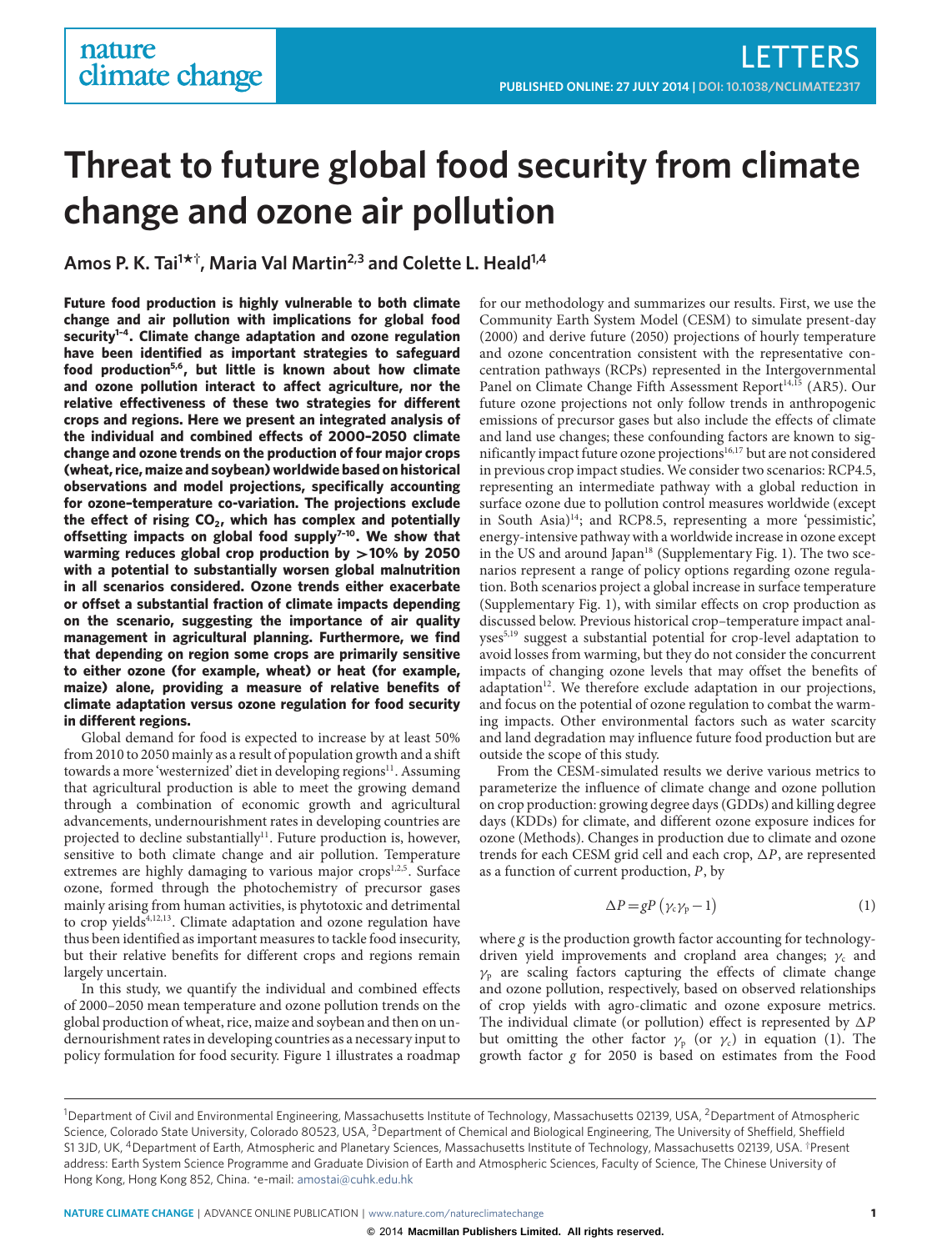

<span id="page-1-0"></span>**Figure 1 | Methodology and results.** Using CESM, we derive future (2050) projections for ozone exposure indices and agro-climatic variables, which are used to estimate subsequent effects on total annual crop productivity based on statistical crop-ozone and crop-climate relationships. Effects are expressed as the sum of  $\Delta P$  in equation [\(1\)](#page-0-0) per unit harvested area multiplied by equivalent food energy for all four major crops (wheat, rice, maize, soybean). **a-f**, Changes following 2000-2050 RCP4.5 (a-c) and RCP8.5 (d-f) anthropogenic emissions and land use scenario. a and d represent effects of ozone trends alone, **b** and **e** effects of climate change alone, and **c** and **f** represent combined effects. In the purple rectangles below **a-f** are global total effects ( $\sum \Delta P \times A$  over all grid cells, where *A* is harvested area). Here we use current production as the baseline (*g*=1) with global total of 7.09 × 10<sup>15</sup> kcal yr<sup>-1</sup>; see Supplementary Table 5 for results based on 2050 projections. **g**, Shift in distribution of per capita dietary energy supply (DES) in developing countries (by 2000 definition) following 2000–2050 ozone and temperature changes (for RCP8.5 as an example). Shaded in colour is the proportion of population consuming below the minimum dietary energy requirement (MDER).

and Agriculture Organization<sup>[11](#page-4-6)</sup> (FAO; see Methods). Crop-ozone responses are based on an ensemble of statistical relationships represented in the literature. For crop–temperature responses, we develop a constrained linear regression model to quantify the sensitivities of relative crop yield to GDD and KDD for different regions worldwide based on historical observations from 1960 to 2000 (Methods). The correlations with other climate variables such as precipitation are partially encapsulated in these agro-climatic variables (Supplementary Methods). In general, for each crop we find strong but spatially varying responses to both GDD and KDD, probably due to cultivar differences<sup>[5](#page-4-2)</sup>. We observe globally a strong trend of increasing sensitivity to excess heat from warmer to colder regions (in terms of growing season temperature) for wheat, maize and soybean, reflecting a spatial gradation of heat tolerance and local climate adaptability (Supplementary Fig. 5). The observed sensitivity for US maize is generally consistent with ref. [5.](#page-4-2)

Ozone formation is strongly correlated with temperature<sup>[16](#page-4-12)</sup>, so the observed crop–temperature relationships may arise in part from

ozone damage at high temperature instead of warming per se. Previous studies<sup>[1,](#page-4-0)[5](#page-4-2)[,19](#page-4-15)</sup> typically do not consider this confounding effect. We specifically correct for ozone–temperature co-variation (Methods), and find that on average, 24%, 44%, 9.8% and 46% of the observed sensitivities to KDD for wheat, rice, maize and soybean, respectively, arise from higher ozone associated with high KDD (albeit greater uncertainty for rice). We use the corrected sensitivities to estimate future crop–temperature responses.

Figure [1a](#page-1-0)–f represents the individual and combined effects of climate change and ozone pollution on total crop production for both the RCP4.5 and RCP8.5 scenarios, expressed as the sum of  $\Delta P$  per unit harvested area multiplied by the equivalent food energy for all four crops (Supplementary Table 2). We find that the effects of ozone pollution on crop production are highly dependent on the scenario. On a global scale, more severe ozone pollution expected for RCP8.5 leads to substantial crop damage (except in the US and South Korea) reducing global total crop production by 3.6% (Fig. [1d](#page-1-0)), but aggressive pollution control worldwide expected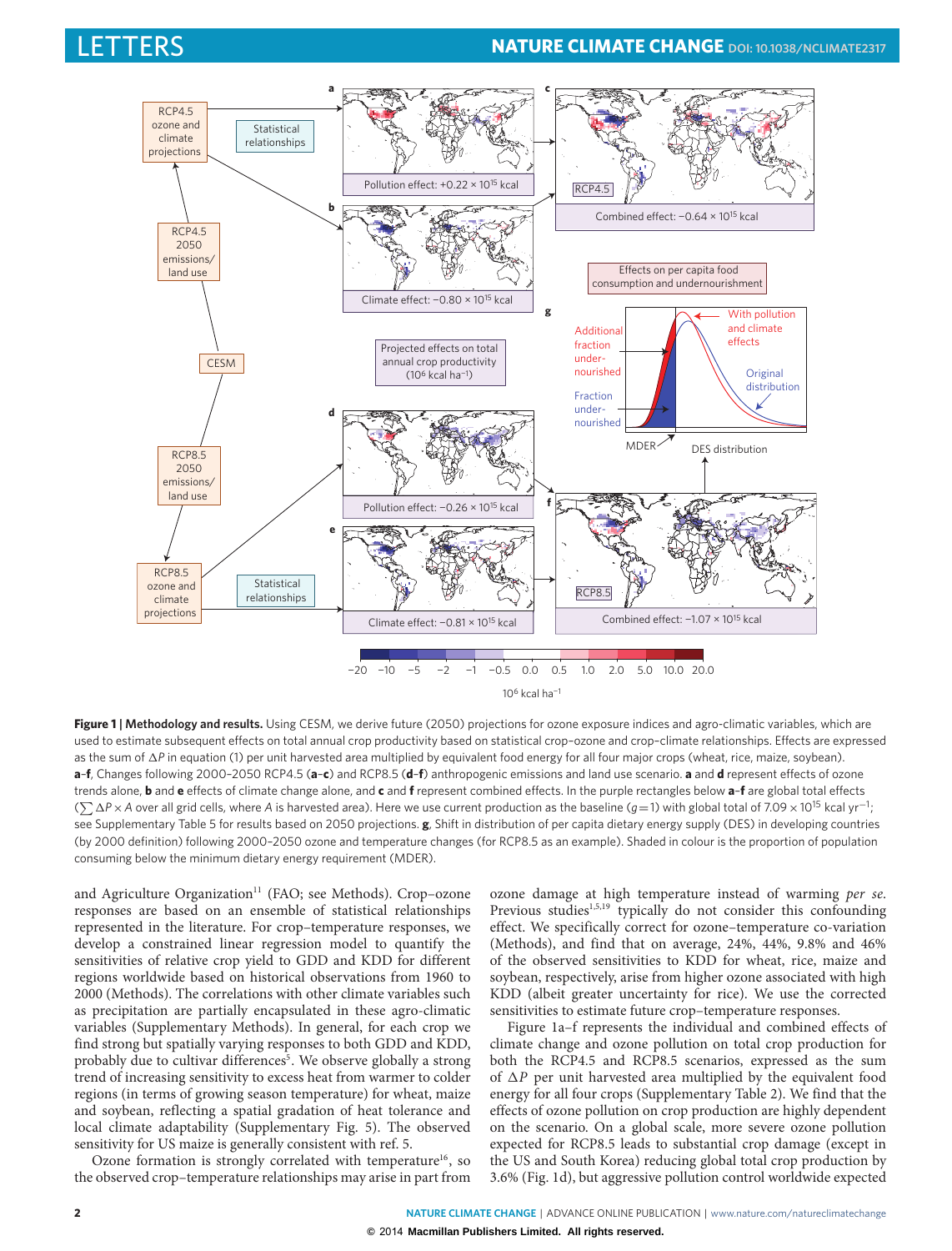### **NATURE CLIMATE CHANGE** DOI: [10.1038/NCLIMATE2317](http://www.nature.com/doifinder/10.1038/nclimate2317)



**Figure 2 | Impacts of climate change and ozone air pollution on crop production by region and by individual crop.** The top panels show the contributions to current (2000) global production from major producing countries/regions (see Supplementary Table 6 for region definitions). The middle and bottom panels show the combined effects of warming and ozone pollution trends on crop production for major producing countries/regions (using current production as the baseline). For each box plot, the two ends of the box span the 67% confidence intervals, the notches span the 90% confidence intervals, and the thick line indicates the mean. The colour of the box indicates individual contribution to the combined effects from climate change and ozone air pollution.

for RCP4.5 leads to substantial gains in many regions (except South Asia) with an overall 3.1% increase in global production (Fig. [1a](#page-1-0)). In contrast, the effects of climate change (Fig. [1b](#page-1-0),e) are similar across the two scenarios, both with an overall reduction in global production by 11% caused primarily by more extreme temperatures associated with higher KDD. We see that ozone pollution control as represented in RCP4.5 has the potential to partially offset the negative impact of climate change, leading to a smaller combined decrease of 9.0%, compared with RCP8.5 where ozone pollution and climate change combine to reduce global crop production by 15%. We further evaluate how such combined changes may shift the current (2000) distribution of per capita food consumption in developing countries, leading to a change in the rate of undernourishment as a proxy for the potential societal impacts (Methods). We use the current undernourishment rate of 18% as the baseline for estimation, and do not account for agricultural advances, land use change and international politics, which is beyond the scope of this study. For RCP8.5, more serious ozone pollution worldwide and climate change combine to increase undernourishment rate in developing countries by 49% (from a rate of 18% to 27%). For RCP4.5, undernourishment rate increases by only 27% because ozone regulation partially offsets the warming effect, suggesting the importance of air quality management in devising strategies for food security.

<span id="page-2-0"></span>Figure [1c](#page-1-0) shows that although ozone regulation may be able to offset some of the warming impacts on agriculture on a global scale, the effects vary greatly across regions for different crops. To devise the best measures to guard regional agriculture, the relative effects of warming versus ozone pollution for individual crops are needed. Figure [2](#page-2-0) shows by region the projected combined effects of and relative contributions from warming and ozone trends using current production as the baseline, with uncertainty ranges quantified using a Monte Carlo approach from the variability of statistical parameters embedded in  $\gamma_c$  and  $\gamma_p$  (Supplementary Methods). Wheat in all major producing regions is mostly sensitive to ozone policy, with the ozone effect generally much larger than temperature effect. Ozone regulation as represented in RCP4.5 has the potential to completely reverse the warming impact and lead to substantial gain in wheat production in the US and China. In South Asia where ozone pollution is projected to worsen in both scenarios, wheat production is reduced by up to 40%. Wheat in South America is more sensitive to temperature probably because of the relatively small ozone changes projected there (Supplementary Fig. 1).We find that rice and maize production in China is mostly sensitive to ozone pollution. In contrast, maize in major producing regions including the US, Europe and South America, and soybean in South America, are mostly sensitive to temperature. In both scenarios, maize and soybean production in these regions is projected to decrease by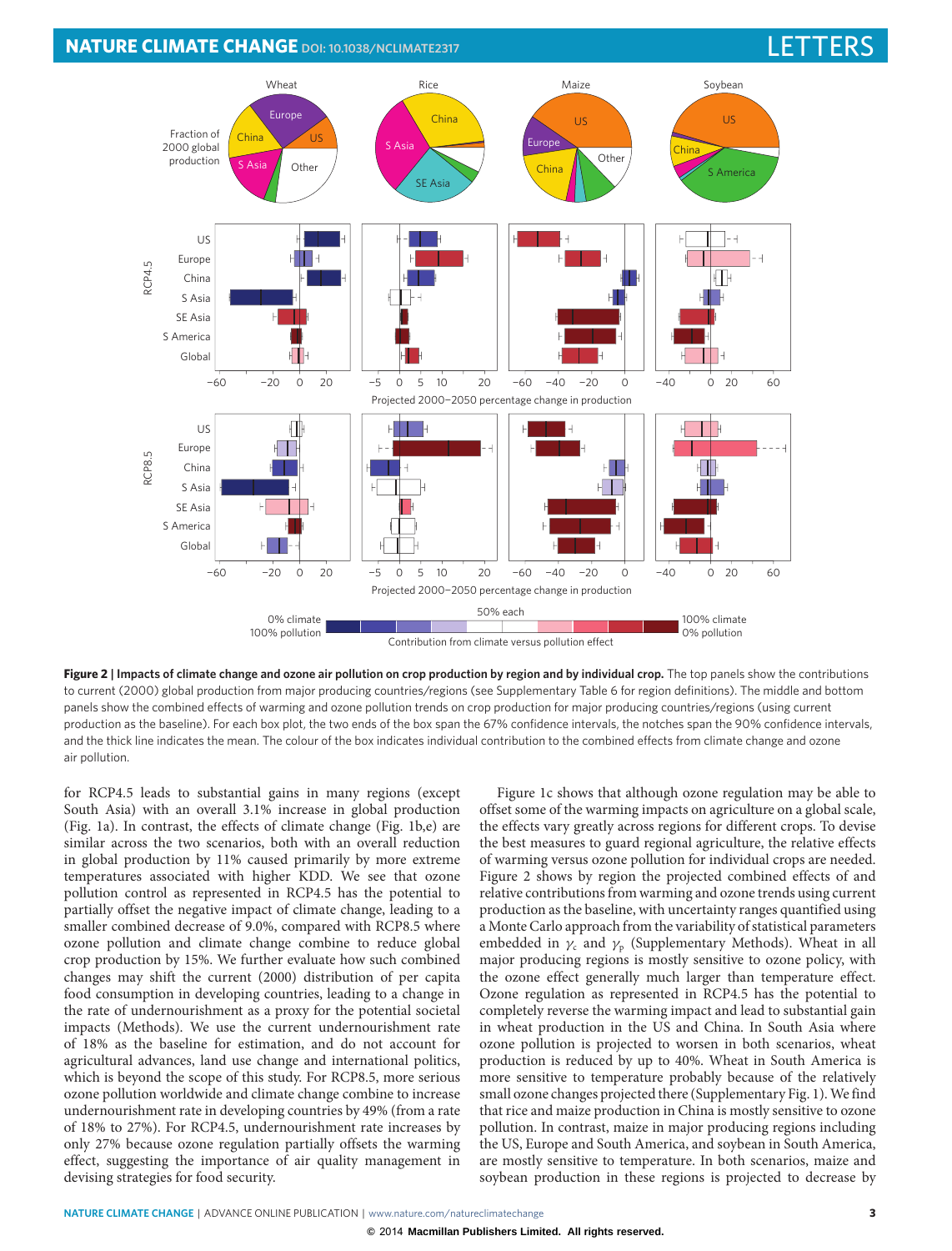20–50% owing to higher and more frequent extreme temperatures, regardless of ozone trends. For maize, climate adaptation may have the potential to reduce such losses by more than half in temperate regions<sup>[5](#page-4-2)</sup>, but may not be effective in tropical regions<sup>[19](#page-4-15)</sup>. The projection for soybean in the largest producer, the US, is uncertain for both scenarios, owing to the similar contribution (in magnitude) but opposite effect (in sign) from warming and ozone reduction.

Climate change adaptation by, for example, selecting more heat-tolerant cultivars traditionally grown in warmer regions, has been proposed to reduce heat-related losses under warming for at least certain crops<sup>[5,](#page-4-2)[19](#page-4-15)</sup>. Our results show that although this may be effective for maize and soybean for major producing regions owing to their strong sensitivity to temperature (except China for both crops and US for soybean), adaptation may be less effective than reducing ozone damage for other crops (most notably wheat) and regions where ozone sensitivity dominates. Another modulating factor is future elevated atmospheric  $CO<sub>2</sub>$ , which stimulates photosynthesis while reducing stomatal conductance and thus the flux-based risk of ozone damage<sup> $7-9$  $7-9$ </sup>. Evidence suggests, however, that elevated CO<sub>2</sub> reduces zinc, iron and protein content in  $C_3$  crops<sup>[10](#page-4-5)</sup>, and may therefore alleviate warming and ozone impacts only on total food calorie production but not the broader nutritional outcome. Furthermore, rising CO<sub>2</sub> may neither prevent accelerated senescence from elevated ozone nor improve yield[8](#page-4-17)[,20](#page-4-18), and ozone exposure may alter crop responses to rising  $CO<sub>2</sub>$  (refs [21](#page-4-19)[–23\)](#page-4-20).

It has been suggested that careful crop management such as selecting ozone-resistant cultivars can bring substantial gain in wheat production<sup>[6](#page-4-3)</sup>. Such potential is not explored in this study and warrants further investigation for ozone-sensitive crops. However, considering the challenge of implementing such a strategy, the questionable efficacy of other crop management practices<sup>[24](#page-4-21)</sup>, and the public health co-benefit of ozone control, ozone regulation may prove to be a practical and preferable alternative to help secure global food production depending on the crop of concern. This highlights the need for greater collaboration between farmers, agricultural policymakers and air quality managers to achieve coordinated goals concerning public health and food security.

### **Methods**

We use CESM to simulate present-day and project future surface ozone and climate in 2050. Our configuration employs coupled atmosphere and land components along with fixed data ocean and cryosphere consistent with current and future climates, at a latitude-by-longitude resolution of  $1.9^\circ \times 2.5^\circ$ . Anthropogenic emissions of greenhouse gases and ozone precursors follow the RCP4.5 and RCP8.5 scenarios represented in the Intergovernmental Panel on Climate Change Fifth Assessment Report. See Supplementary Methods for details of these simulations, data sources, and definitions of various metrics used below.

The influence of ozone pollution on crop production is parameterized using the statistical relationships of relative yield for various crops with four ozone exposure indices (AOT40, SUM06, W126, and M7 or M12):

<span id="page-3-3"></span>
$$
\frac{Y}{Y_0} = f(M) \tag{2}
$$

where  $Y$  is the yield,  $Y_0$  is the maximum potential yield with zero ozone exposure,  $M$  is any one of the four ozone exposure metrics, and  $f(M)$  represents a function of  $M$ . We use the exact forms of  $f(M)$  obtained from an ensemble of statistical studies in the literature (Supplementary Table 1). The scaling factor,  $\gamma_p$ , for pollution effect in equation [\(1\)](#page-0-0) is then

<span id="page-3-0"></span>
$$
\gamma_{\rm p} = \frac{f(M_{2050})}{f(M_{2000})} \tag{3}
$$

where  $M_{2000}$  and  $M_{2050}$  in equation [\(3\)](#page-3-0) refer to  $M$  evaluated in year 2000 and 2050, respectively.

The influence of climate change on crop production is parameterized using statistical relationships of crop yield with GDD, which is the summation (over the

growing season) of daily mean temperature in excess of a minimum temperature threshold, essentially capturing the beneficial effect of warmth; and killing degree day[5](#page-4-2) KDD, which is the summation of daily maximum temperature in excess of an optimal growth temperature and captures the adverse effect of temperature extremes. A rise in both the mean temperature and frequency of temperature extremes can increase KDD. We find relationships for each  $1.9^{\circ} \times 2.5^{\circ}$  grid cell and each crop using a multiple linear regression model on 1961–2010 annual crop yield and meteorological data

<span id="page-3-1"></span>
$$
\ln \frac{Y}{Y_m} = \beta_0 + \beta_{\text{GDD}} (\text{GDD} - \text{GDD}_m) + \beta_{\text{KDD}} (\text{KDD} - \text{KDD}_m)
$$
(4)

where Y is the annual crop yield from FAOSTAT, GDD and KDD are annual values calculated from National Centers for Environmental Prediction/National Center for Atmospheric Research Reanalysis 1 meteorological data, m denotes 5-year moving averages for detrending the data, and  $\beta_{GDD}$  and  $\beta_{KDD}$  are the observed sensitivities of crop yield to GDD and KDD. Equation [\(4\)](#page-3-1) is constrained such that  $\beta_{\rm GDD} \ge 0$  and  $\beta_{\rm KDD} \le 0$ , which helps separate between the beneficial effect of warmth and adverse effect of temperature extremes, and remove collinearity when GDD and KDD are too strongly correlated. Historical data for 1961–2010 are available from FAOSTAT only at national level, so we derive finer resolution (1.9◦ ×2.5◦ ) historical maps of crop yield by applying a data fusion technique on the fine-resolution map of crop yield for year 2000 (ref. [25\)](#page-4-22). As the observed sensitivities  $\beta_{\text{GDD}}$  and  $\beta_{\text{KDD}}$  may arise in part from ozone damage at high GDD and KDD instead of warming per se, we estimate the true sensitivities,  $\tilde{\beta}_{\text{GDD}}$  and  $\tilde{\beta}_{\text{KDD}}$ , as

<span id="page-3-4"></span>
$$
\beta_D = \tilde{\beta}_D + \frac{\partial \ln Y}{\partial M} \frac{dM}{dD} \tag{5}
$$

where ∂lnY/∂M is the sensitivity of crop yield to ozone exposure estimated as

<span id="page-3-2"></span>
$$
\frac{\partial \ln Y}{\partial M} = \frac{f'(M)}{f(M)}\tag{6}
$$

with  $f'(M)$  in equation [\(6\)](#page-3-2) being the first derivative of  $f(M)$  in equation [\(2\)](#page-3-3) with respect to M. In equation [\(5\)](#page-3-4), D is either of the two agro-climatic variables GDD and KDD, and dM/dD is the observed sensitivities of ozone exposure indices to GDD or KDD estimated from simple linear regression using 1993–2010 hourly ozone observations in the US and Europe. The scaling factor,  $\gamma_c$ , for climate effect is

<span id="page-3-5"></span>
$$
\gamma_{\rm c} = \exp\left(\tilde{\beta}_{\rm GDD} \Delta \rm{GDD} + \tilde{\beta}_{\rm KDD} \Delta \rm{KDD}\right) \tag{7}
$$

where  $\Delta$ GDD and  $\Delta$ KDD are 2000–2050 average changes in GDD and KDD. See the Supplementary Methods for further technical details of equations [\(4\)](#page-3-1)–[\(7\)](#page-3-5), and Supplementary Figs 3-5 for maps of  $\beta_D$  and the spatial correlation between  $\tilde{\beta}_{KDD}$ and growing season temperature.

Globally averaged values for production growth factor  $g$  in equation [\(1\)](#page-0-0) for year 2050 are 1.46, 1.37, 1.95 and 2.35 for wheat, rice, maize and soybean, respectively<sup>[11](#page-4-6)</sup>. Following FAO methodology<sup>[26](#page-4-23)</sup> (Supplementary Methods), the distribution of per capita food consumption or dietary energy supply (DES) (kilocalories per person per day) for the population in developing countries can be modelled as a lognormal distribution  $f(x)$  (x representing DES) with parameters related to the actual arithmetic mean DES  $(x_m)$ . Undernourishment rate  $(r_u)$  is defined to be the fraction of population with a DES below the minimum dietary energy requirement. Any change in  $x<sub>m</sub>$  can result in a shift in the distribution  $f(x)$  and affect  $r_u$  as in Fig. [1g](#page-1-0). The change in mean DES ( $\Delta x_m$ ) is estimated by

<span id="page-3-6"></span>
$$
\Delta x_{\rm m} = \frac{ab\Delta E}{\left(365\,\text{d}\,\text{yr}^{-1}\right)N} \tag{8}
$$

where  $\Delta E$  is the change in total global crop production (Fig. [1](#page-1-0) and Supplementary Table 5) in terms of food equivalent energy (kcal yr<sup>−</sup><sup>1</sup> ). In equation [\(8\)](#page-3-6), a is the fraction of global crop production consumed by developing countries<sup>[27](#page-4-24)</sup>, *b* is the fraction consumed as food (as opposed to non-food use)<sup>27</sup>, and  $N$  is total population in developing countries. The analysis assumes that: population has flexible dietary habits; there is little barrier for international trade. Violation of these assumptions would probably further increase  $r_u$ .

Received 10 March 2014; accepted 27 June 2014; published online 27 July 2014